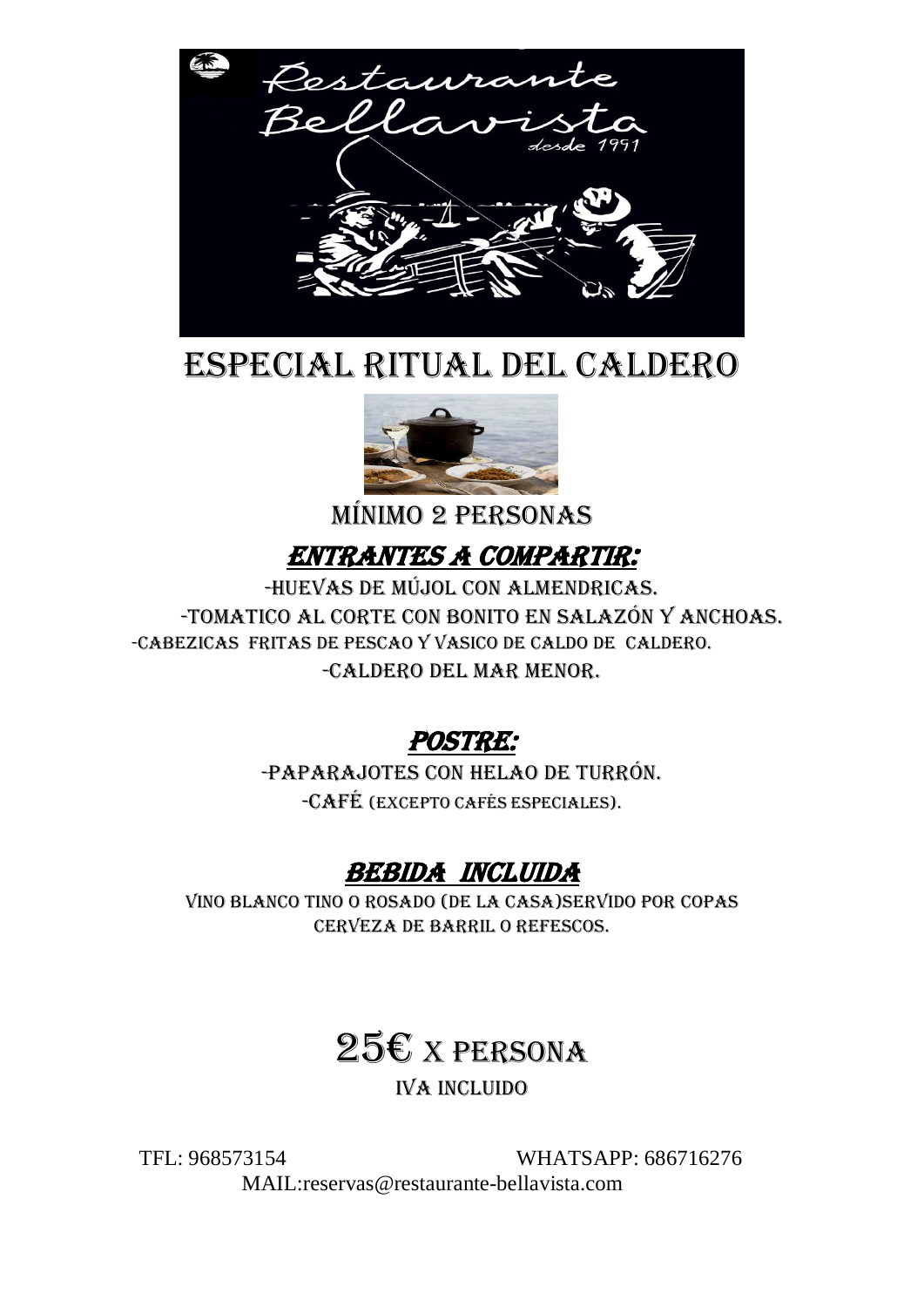

SPECIAL RITUAL OF THE CAULDRON

![](_page_1_Picture_2.jpeg)

EVERY DAY (MINIMUM 2 PEOPLE )

# TO SHARE:

-FISH ROE WITH ALMONDS. -CUT TOMATO WITH SALTED TUNA AND ANCHOVIES. –FRIED FICH HEADS AND SHOT PF CAULDRON BROTH. -CAULDRON OF THE MINOR SEA.

# DESSERT:

-PAPARAJOTES WITH NOUGART ICE CREAM. -CAFFEE.

# DRINK INCLUDED

WHITE WINE OR ROSE (HOUSE) SERVED BY THE GLASS DRAFT BEER OR SOFT DRINKS.

# PRICE 25€ PER PERSON

IVA INCLUDED

TFL: 968573154 WHATSAPP: 686716276 MAIL:bellavista@restaurante-bellavista.com